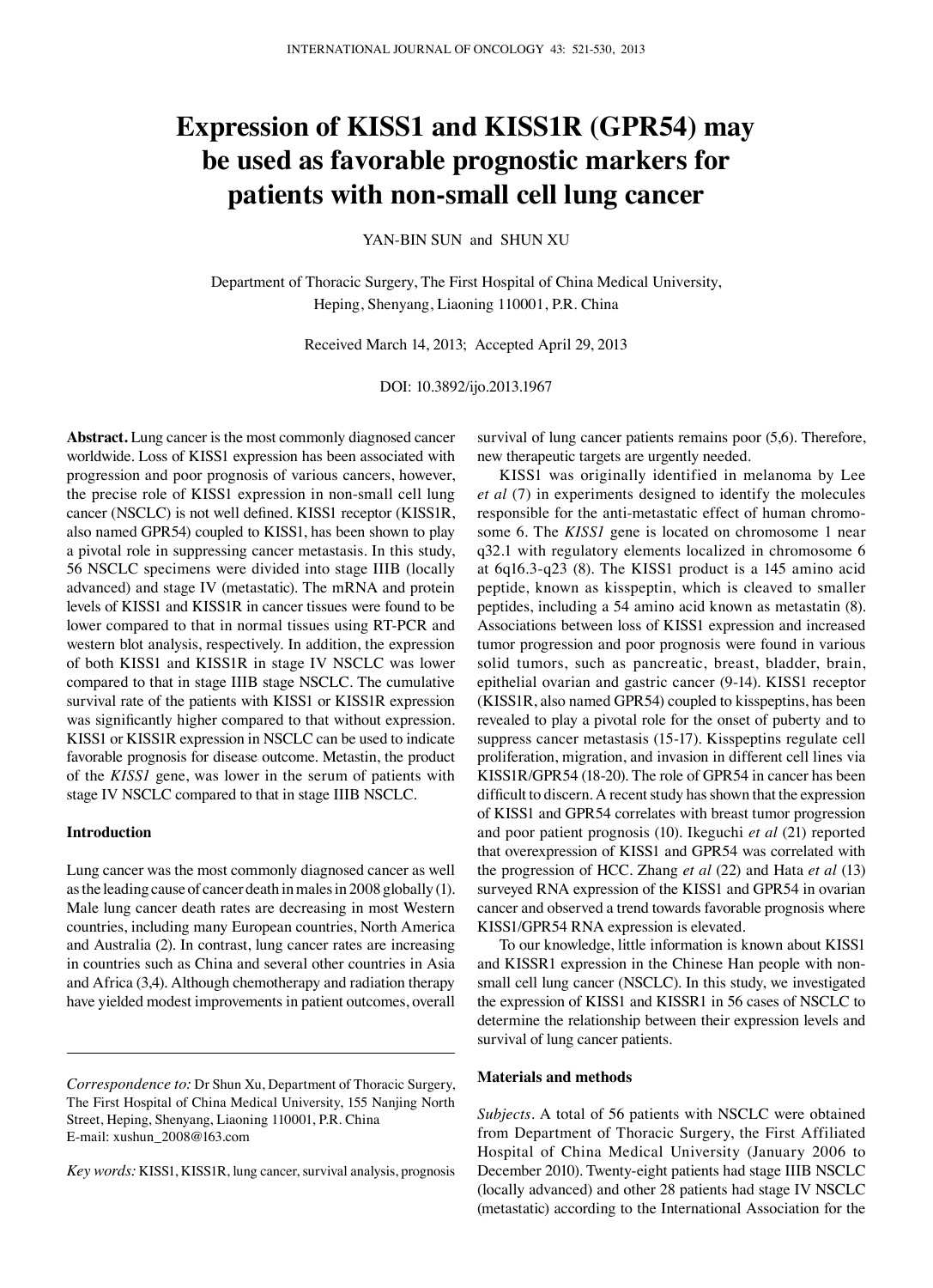Study of Lung Cancer (IASLC) staging committee (23). All patients underwent standard laboratory tests (cytology and histology), confirmed computerized tomography of the thorax. None of the patients underwent radiotherapy or chemotherapy before operation. The study was approved by our University Ethics Committee and was conducted in accordance with the Helsinki Declaration. All patients gave their written informed consent to participate in the study.

*RNA isolation and Reverse transcriptase-polymerase chain reaction (RT-PCR).* Total RNA was isolated using an RNeasy mini kit (Biomed; Beijing, China). First strand cDNA was reverse transcribed with  $1 \mu$ g of total RNA, using Takara Reverse Transcription kit (Takara; Dalian, China) and oligo (dT) 15 primers (Takara). The *KISS1* primers were: 5'-TGAACTC ACTGGTTTCTTGGC-3' (forward primer) and 5'-CAGCCT GGCAGTAGCAGCT-3' (reverse primer). The *KISS1R* primers were: 5'-ATCTACGTCATCTGCCGCCAC-3' (forward primer) and 5'-TCACGTACCAGCGGTCCACAC-3' (reverse primer). The house-keeping gene, *GAPDH* was used as an internal control for normalization of the results. The *GAPDH* primers were: 5'-AGAAGGCTGGGGCTCATTTG-3' (forward primer) and 5'-AGG GGCCATCCACAGTCTTC-3' (reverse primer). PCR amplification of cDNA was performed in 20  $\mu$ l mixtures. Finally, amplicons were electrophoresed in 2% agarose gel with ethidium bromide and visualized under UV illumination.

*Methylation-specific PCR (MSP).* Genomic DNA was extracted from lung cancer specimens using a TissueGen DNA kit (CWbiotech; Beijing, China). Genomic DNA  $(2 \mu g)$ was denatured with 0.2 M NaOH. Then, 10 mM hydroquinone (Sigma‑Aldrich, St. Louis, MO, USA) and 3 M sodium-bisulfite (Sigma-Aldrich) were added. The solution was incubated at 55˚C for 16 h. DNA samples were then purified using a WizardDNA purification resin (Promega; Madison, WI, USA). In this procedure unmethylated (but not methylated) cytosines can convert to uracil, which is then converted to thymidine during subsequent PCR to give sequence differences between methylated and unmethylated DNA. The modified DNA was used as a template both for MSP and USP. The primer sequences for the methylated *KISS1* gene were: 5'-CGGGTTGGAAGT TTTAGC-3' (forward primer) and 5'-GCTTCGACAAACGA AAAAC-3' (reverse primer), and for the unmethylated allele were: 5'-TTTTGGGTTGGAAGTTTTAG-3' (forward primer) and 5'-ACTTCAACAAACAAAAAACAAC-3' (reverse primer). The PCR products were separated in 2% agarose gel with ethidium bromide and visualized under UV illumination.

*Western blot analysis.* Tissues were lysed in lysis buffer (20mM Tris-HCl, 150 mM NaCl, 2 mM EDTA, 1% Triton X-100) containing a protease inhibitor cocktail (Sigma-Aldrich). Extract protein amounts were quantified using the BCA protein assay kit (CWbiotech). Equivalent amounts of protein (40  $\mu$ g) were separated using 10% SDS-PAGE and transferred to a PVDF membrane (Millipore Corporation; Billerica, MA, USA). Western blot analysis was performed using primary antibodies: KISS1 (sc-15400), KISS1R (sc-134499) and β-actin (sc-130657, Santa Cruz Biotechnology; Santa Cruz, CA, USA). Each specific antibody binding was detected with horseradish peroxidase (HRP)-conjugated respective secondary antibodies (Amersham Biosciences; Amersham, UK) and ECL solutions (Amersham Biosciences).

*Immunohistochemical staining for KISS1 and KISS1R.*  Formalin-fixed, paraffin-embedded tissue sections were cut into 4  $\mu$ m-thick sequential sections. After deparaffinization and rehydration, sections were boiled in citrate buffer (0.01 M, pH 6.0) for antigen retrieval. Sections were then incubated with  $3\%$  H<sub>2</sub>O<sub>2</sub> and  $5\%$  serum to block endogenous peroxidase activity and non-specific binding. For KISS1 protein, sections were incubated with rabbit anti-human KISS1 polyclonal antibody (sc-101246). For the KISS1R protein, sections were incubated with mouse anti-human KISS1R monoclonal antibody (H-048-61, Phoenix Pharmaceuticals; Burlingame, CA, USA). The sections were then incubated with biotinylated secondary antibodies and visualized by DAB. Counterstaining was carried out with hematoxylin. The sections were dehydrated in alcohol and coverslipped. For the negative controls, PBS replaced the primary antibody.

*Blood samples and ELISA for plasma metastin.* Plasma levels of metastin were measured by ELISA, by the methods of Katagiri *et al* (24). Baseline metastin serum levels were measured in all patients. All blood samples were collected between 08.00 and 10.00 in the morning. Blood samples for metastin were collected before surgery, placed in a chilled tube containing aprotinin (500 KIU/ml) and EDTA (1.2 mg/ml), and immediately centrifuged at 3,000 rpm for 20 min. Circulating serum metastin was determined using a sandwich enzyme immunoassay (CSB-EL012373HU, Cusabio Life Science, Wuhan, China) with a sensitivity of 0.078 ng/ml, while the variations of intra-assay precision (precision within an assay) and inter-assay precision (precision between assays) were less than 8 and 10%, respectively, according to the manufacturer.

*Cell cycle and apoptosis analysis.* Cancer samples were subjected to chemical digestion by incubating with 0.5% pepsin at 37˚C in water bath for 30 min with intermittent stirring. Disaggregated tissues were filtered through a 50  $\mu$ M nylon mesh. Cells were collected in PBS and fixed on ice with 1% paraformaldehyde, followed by 70% cold ethanol containing 10  $\mu$ g/ml RNase. Then the cells were stained with 50  $\mu$ g/ml propidium iodide (PI, KeyGen; Nanjing, China) for 15 min at room temperature for cell cycle analysis. The apoptotic cells were detected with Annexin V-FITC/PI double staining. Following the manufacturer's instructions for the Apoptosis Assay kit (KeyGen), the stained cells were analyzed by flow cytometry. Data analysis was performed with CellQuest software (BD Biosciences; Rockville, MD, USA).

*Statistics and survival analysis.* Association between KISS1 or KISS1R expression and clinical covariates was assessed univariately. Overall survival rates were determined using the Kaplan-Meier estimator. Kaplan-Meier survival plots were generated and comparisons were made with log-rank statistics. Cox proportional hazard model was used to identify significant factors correlated with prognosis in multivariate analysis. For all analyses, only P<0.05 were considered significant. All the statistical analyses and graphics were performed with GraphPad Prism 5.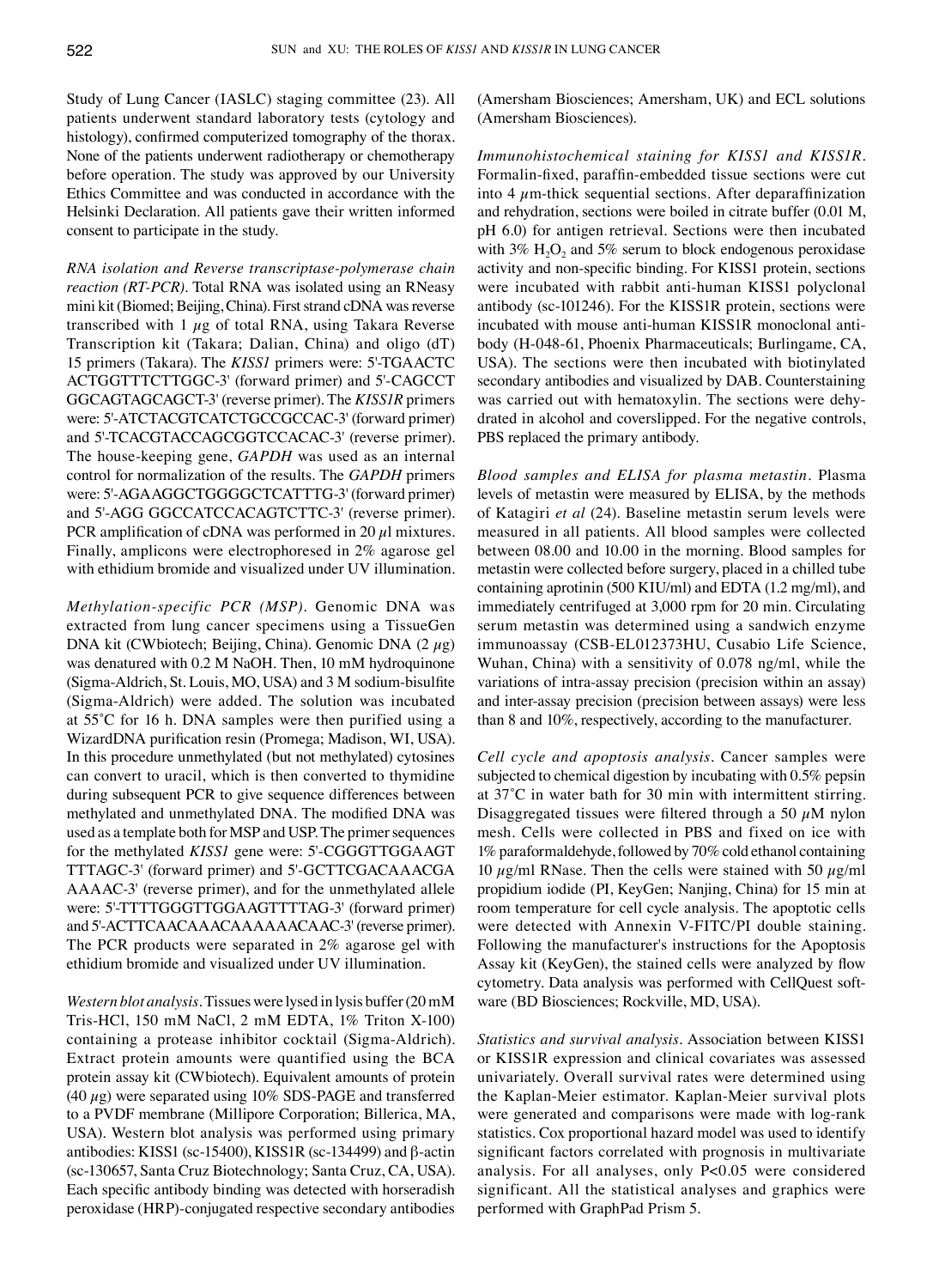

Figure 1. Representative results of two paired lung cancer and corresponding normal tissue by western blot analysis with anti-KISS1 antibody and anti-KISS1R antibody, respectively. KISS1 and KISS1R protein expression was lower in cancer tissues than matched normal tissues (P<0.05). β-actin was used as an internal control. N, normal; C, cancer.

# **Results**

*KISS1 protein expression relative to the clinical and pathological variables.* The levels of KISS1 mRNA and protein in tumor tissue were both lower than that in normal tissue (P<0.05; Figs. 1 and 2) by using western blot analysis and RT-PCR. Interesting, KISS1 expression was higher in the low stage of NSCLC (IIIB) compared to advanced stage (IV) (P<0.05; Figs. 1 and 2). Fifty-six tumor samples were examined for KISS1 methylation by MSP. Representative examples are illustrated in Fig. 3. We found a correlation between CpG island KISS1 promoter methylation and downregulated KISS1 mRNA levels in tumor samples. The immunostaining results showed that KISS1 expression was distributed in the cytoplasm of normal lung cells and lung cancer cells (Fig. 4). Consistent with the results of western blot analysis, the results of immunostaining also showed that KISS1 protein was weakly expressed in lung cancer specimens, but highly in normal parts of specimens. There was a significant difference in KISS1 expression between the low stage of NSCLC (IIIB) compared to advanced stage (IV). We then analyzed the potential relationship between the expression of KISS1 and the clinicopathological characteristics of these patients. The levels of KISS1 protein had no relation to patient age or sex, tumor size, lymphatic invasion, pN category, venous invasion or histological type (P>0.05; Table I). However, in addition, KISS1 expression was associated with the differentiation of the patients with stage IV NSCLC (P<0.05; Table I).

*KISS1R protein expression relative to the clinical and pathological variables.* RT-PCR and western blot analysis were carried out to investigate the levels of KISS1R mRNA and protein in NSCLC specimens. As shown in the results, the levels of KISS1R mRNA and protein were lower in tumor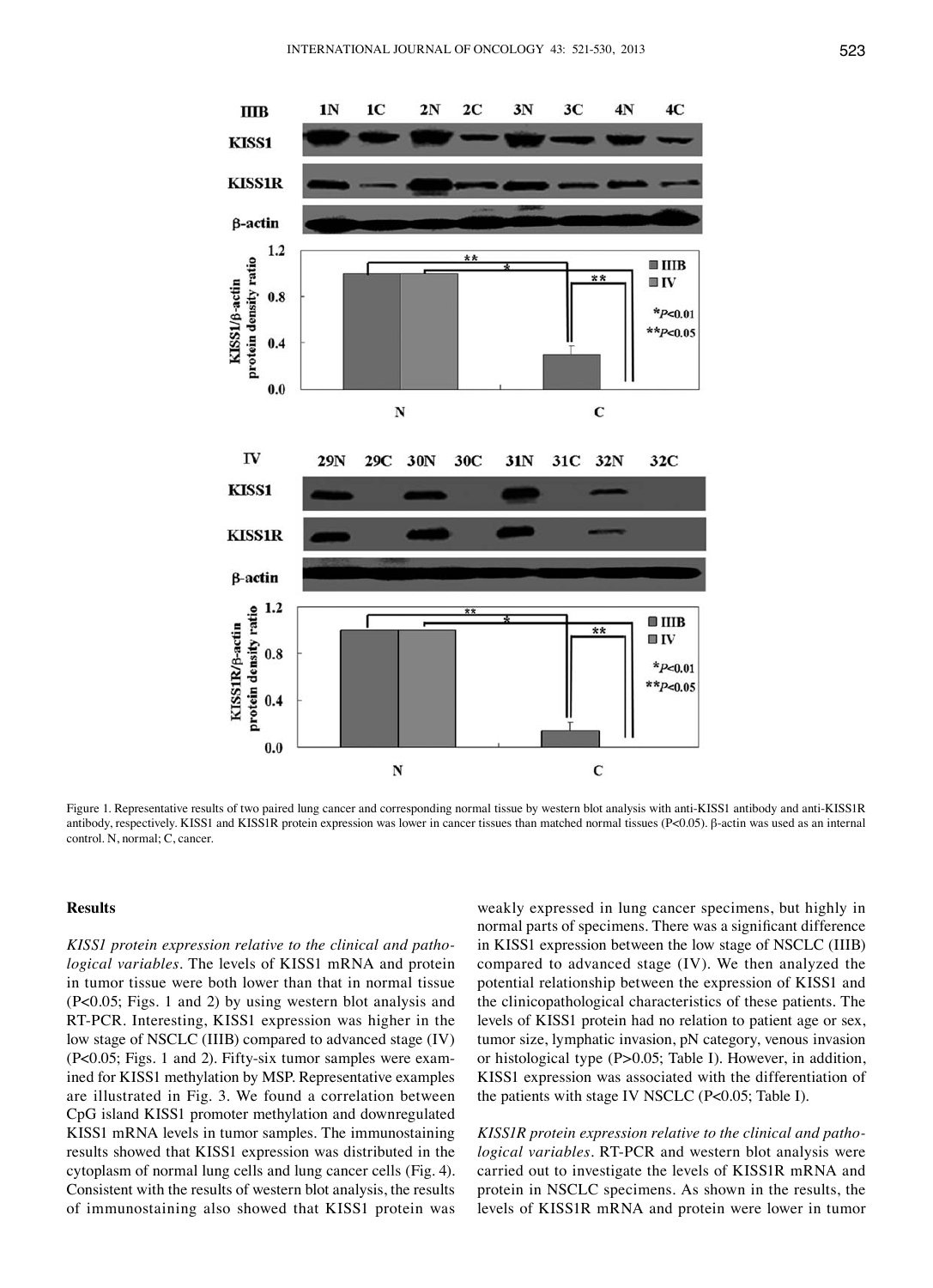

Figure 2. The levels of *KISS1* and *KISS1R* mRNA were measured in specimens using RT-PCR. The levels of *KISS1* and *KISS1R* mRNA were lower in cancer tissues than matched normal tissues (P<0.05). *GAPDH* was used as an internal control. N, normal; C, cancer.



Figure 3. Methylation-specific PCR (MSP) analysis of the CpG island methylation status of the KISS1 promoter region in specimens. PCR products specific for unmethylated (U) and methylated (M) CpG sites were analyzed in 2% agarose gel.

tissue than that in normal tissue (P<0.05; Figs. 1 and 2). The levels of KISS1R mRNA and protein were higher in cancer tissues from stage IIIB NSCLC than that from stage IV NSCLC (P<0.05; Figs. 1 and 2). The immunostaining results showed that KISS1R expression was distributed to the cytomembrane (Fig. 4). However, KISS1R expression showed no correlation with the clinical and pathological variables of the patients (P>0.05; Table II).

*Kaplan-Meier survival analysis and Cox proportional hazard analysis.* To investigate the association of KISS1 expression or KISS1R expression with patient survival, the survival data from 50 patients with NSCLC (6 missing follow-up) were assessed. Comparison between KISS1 expression and 5-year survival rates showed significant differences. In patients with stage IIIB and IV NSCLC, comparison by the Kaplan-Meier method for low versus high KISS1 expression showed a significant difference in the 5-year survival rate (P<0.05;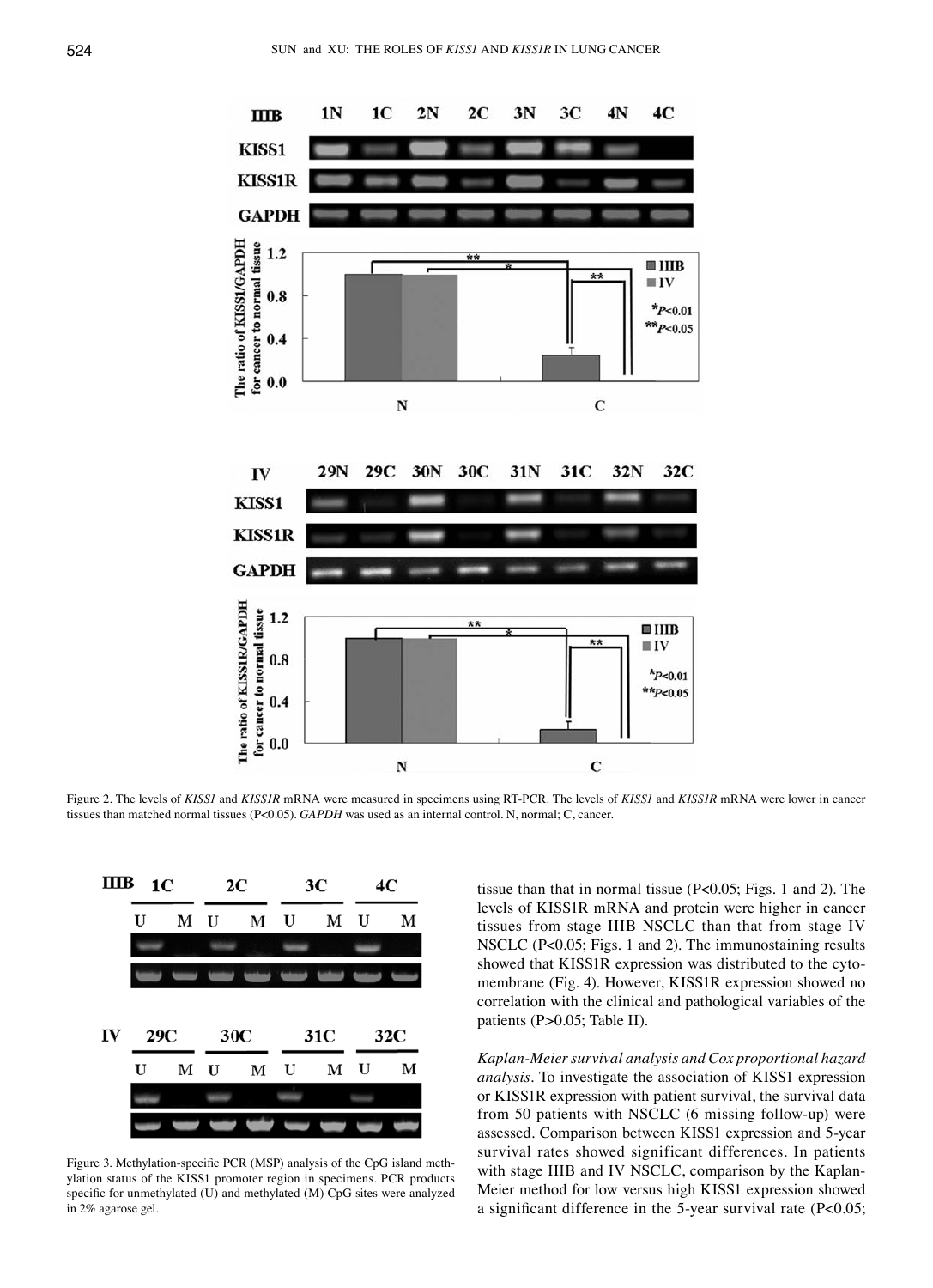| Clinicopathological<br>features | KISS1 expression in stage IIIB |    |                |           |          | KISS1 expression in stage IV |             |       |                |           |          |         |
|---------------------------------|--------------------------------|----|----------------|-----------|----------|------------------------------|-------------|-------|----------------|-----------|----------|---------|
|                                 | $\mathbf n$                    |    | $+$            | PR $(\%)$ | $\chi^2$ | P-value                      | $\mathbf n$ |       | $+$            | PR $(\%)$ | $\chi^2$ | P-value |
| Sex                             |                                |    |                |           | 1.04     | 0.058                        |             |       |                |           | 1.56     | 0.325   |
| Female                          | $\,8\,$                        | 5  | 3              | 37.5      |          |                              | 10          | 7     | 3              | 30.0      |          |         |
| Male                            | 20                             | 17 | 3              | 15.0      |          |                              | 18          | 16    | $\overline{2}$ | 11.1      |          |         |
| Age (years)                     |                                |    |                |           | 0.11     | 0.251                        |             |       |                |           | 0.22     | 0.264   |
| < 50                            | 11                             | 9  | $\mathbf{2}$   | 18.2      |          |                              | $\,$ 8 $\,$ | 7     | $\mathbf{1}$   | 12.5      |          |         |
| $\geq 50$                       | 17                             | 13 | $\overline{4}$ | 23.5      |          |                              | 20          | 16    | $\overline{4}$ | 20.0      |          |         |
| Differentiation                 |                                |    |                |           | 0.84     | 0.162                        |             |       |                |           | 5.38     | 0.027   |
| Well or moderate                | 9                              | 8  | 1              | 11.1      |          |                              | 6           | 3     | 3              | 50.0      |          |         |
| Poor                            | 19                             | 14 | 5              | 26.3      |          |                              | 22          | 20    | $\overline{2}$ | 9.1       |          |         |
| Lymphatic invasion              |                                |    |                |           | 0.85     | 0.146                        |             |       |                |           | 0.17     | 0.435   |
|                                 | 14                             | 10 | $\overline{4}$ | 28.6      |          |                              | 19          | 16    | 3              | 15.8      |          |         |
| $+$                             | 14                             | 12 | $\overline{2}$ | 14.3      |          |                              | 9           | 7     | $\overline{2}$ | 22.2      |          |         |
| Venous invasion                 |                                |    |                |           | 1.77     | 0.235                        |             |       |                |           | 0.65     | 0.237   |
|                                 | 12                             | 8  | $\overline{4}$ | 33.3      |          |                              | 18          | 14    | $\overline{4}$ | 22.2      |          |         |
| $\boldsymbol{+}$                | 16                             | 14 | $\sqrt{2}$     | 12.5      |          |                              | 10          | 9     | $\mathbf{1}$   | 10.0      |          |         |
| Histological type               |                                |    |                |           | 1.87     | 0.215                        |             |       |                |           | 2.17     | 0.073   |
| Squamous cell                   | $\boldsymbol{9}$               | 8  | $\mathbf{1}$   | 11.1      |          |                              | 9           | $8\,$ | $\mathbf{1}$   | 11.1      |          |         |
| Adenocarcinoma                  | $\,$ 8 $\,$                    | 5  | 3              | 37.5      |          |                              | 9           | 6     | 3              | 33.3      |          |         |
| Small cell                      | 11                             | 9  | $\overline{2}$ | 18.2      |          |                              | 10          | 9     | $\mathbf{1}$   | 10.0      |          |         |
| Tumor size                      |                                |    |                |           | 0.04     | 0.487                        |             |       |                |           | 1.10     | 0.081   |
| $<$ 3 cm                        | 15                             | 12 | 3              | 20.0      |          |                              | 17          | 15    | $\sqrt{2}$     | 11.8      |          |         |
| $\geq$ 3 cm                     | 13                             | 10 | 3              | 23.1      |          |                              | 11          | 8     | 3              | 27.3      |          |         |
| pN category                     |                                |    |                |           | 0.57     | 0.279                        |             |       |                |           | 1.33     | 0.067   |
| pN0                             | 6                              | 5  | 1              | 16.7      |          |                              | 6           | 5     | $\mathbf{1}$   | 16.7      |          |         |
| pN1                             | 7                              | 6  | 1              | 14.3      |          |                              | 7           | 6     | 1              | 14.3      |          |         |
| pN <sub>2</sub>                 | 8                              | 6  | $\mathfrak{2}$ | 25.0      |          |                              | 6           | 4     | $\overline{2}$ | 33.3      |          |         |
| pN3                             | 7                              | 5  | $\overline{2}$ | 28.6      |          |                              | 9           | 8     | $\mathbf{1}$   | 11.1      |          |         |

Table I. Relationship between KISS1 expression and clinicopathological parameters of patients with stage IIIB and IV NSCLC.

Fig. 5A). Comparisons between KISS1R expression and the 5-year survival rate also showed significant differences. Kaplan-Meier analysis showed that KISS1R expression was closely correlated with the favorable prognosis of patients with NSCLC (P<0.05; Fig. 5B). Cox proportional hazard analysis indicated that KISS1 and KISS1R were independent prognostic factors for stage IIIB and IV NSCLC (P<0.05; Tables III and IV).

*Correlations of metastin serum levels at diagnosis.* There was significant correlation between serum metastin levels in patients and the stages of NSCLC. When we examined separately the patients with NSCLC stage IIIB and the patients with stage IV NSCLC, a statistically significant difference was observed between circulating metastin levels (P<0.05; Fig. 6). The plasma level of metastin in patients with stage IIIB NSCLC ranged from 0.53 to 2.1 ng/ml (mean, 1.07±0.08 ng/ml) and the mean plasma level of metastin in patients with stage IV NSCLC was 0.24±0.03 ng/ml.

*The assessment of tumors by flow cytometry.* We compared the apoptotic percentage of cells collected from stage IIIB and stage IV NSCLC tissues by using Annexin V-FITC and propidium iodide (PI) double staining. As shown in Fig. 7A, the percentage of apoptotic cells in stage IIIB was  $2.39\pm0.42\%$ , whereas  $0.32\pm0.03\%$  of cells in stage IV were undergoing apoptosis (P<0.05). Cells from stage IIIB cancer tissue had a higher ratio in the  $G_1$  phase than the ones from stage IV cancer tissue. The mean value of  $G_1$  phase fraction of stage IIIB and stage IV cells was 55.3±5.7 and 34.3±5.8%, respectively (P<0.05, Fig. 7B).

# **Discussion**

Previous reports showed that the KISS1/KISS1R system plays an important role in tumor progression in a wide variety of tumor types (8). However, to date, the presence and potential role of the KISS1/KISS1R system in NSCLC has not been reported yet. In this work, we analyzed the differential expres-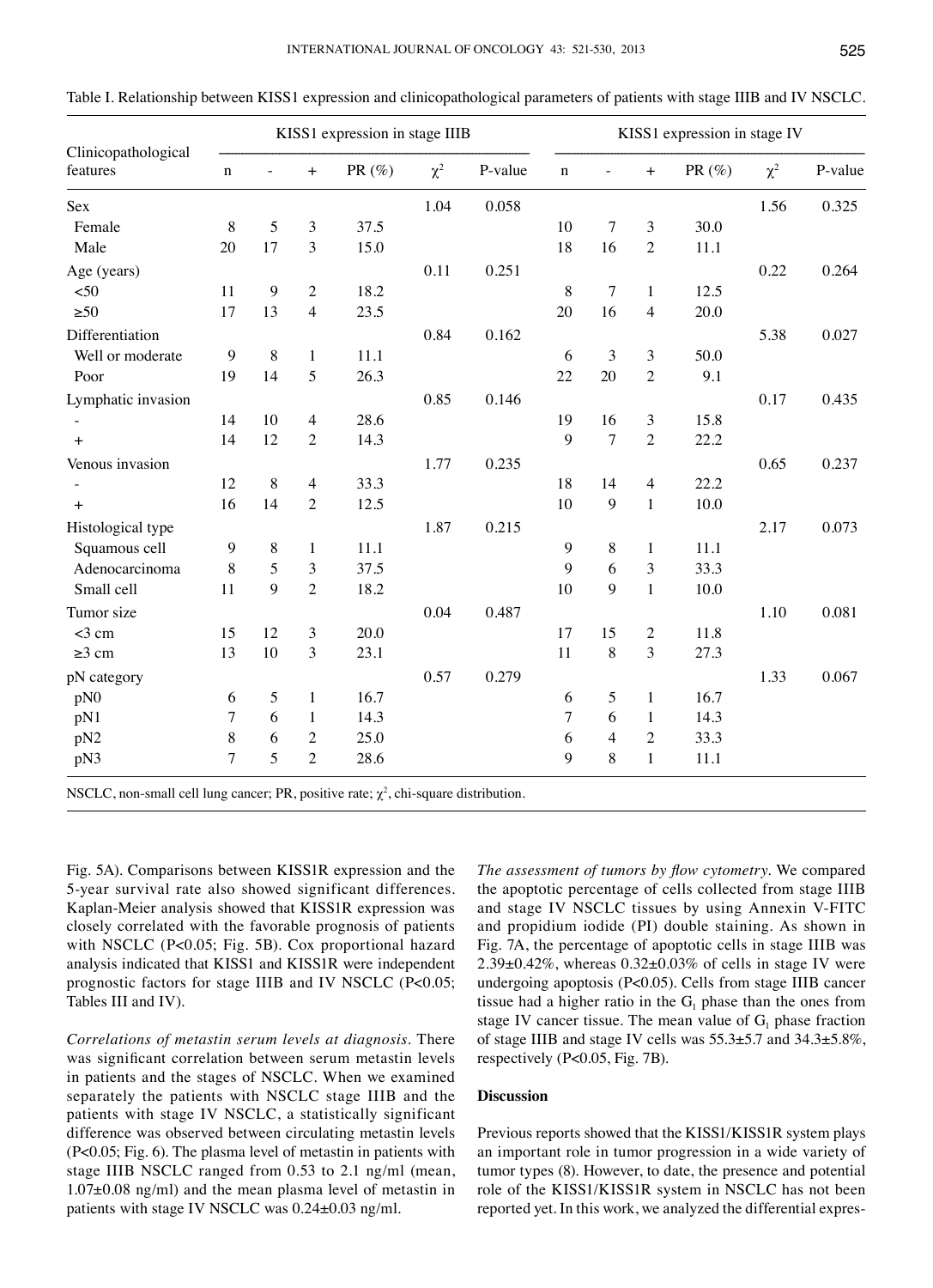| Clinicopathological<br>features                                                           | KISS1R expression in stage IIIB |         |                          |           |          | KISS1R expression in stage IV |             |                  |                |           |          |         |
|-------------------------------------------------------------------------------------------|---------------------------------|---------|--------------------------|-----------|----------|-------------------------------|-------------|------------------|----------------|-----------|----------|---------|
|                                                                                           | $\mathbf n$                     |         | $+$                      | PR $(\%)$ | $\chi^2$ | P-value                       | $\mathbf n$ |                  | $+$            | PR $(\%)$ | $\chi^2$ | P-value |
| Sex                                                                                       |                                 |         |                          |           | 0.39     | 0.657                         |             |                  |                |           | 0.41     | 0.425   |
| Female                                                                                    | $8\,$                           | 6       | $\overline{c}$           | 25.0      |          |                               | 10          | 8                | $\sqrt{2}$     | 20.0      |          |         |
| Male                                                                                      | 20                              | 17      | 3                        | 15.0      |          |                               | 18          | 16               | $\overline{2}$ | 11.1      |          |         |
| Age (years)                                                                               |                                 |         |                          |           | 0.95     | 0.386                         |             |                  |                |           | 0.03     | 0.827   |
| $50$                                                                                      | 11                              | 10      | $\mathbf{1}$             | 9.1       |          |                               | $8\,$       | 7                | $\mathbf{1}$   | 12.5      |          |         |
| $\geq 50$                                                                                 | 17                              | 13      | $\overline{\mathcal{A}}$ | 23.5      |          |                               | 20          | 17               | 3              | 15.0      |          |         |
| Differentiation                                                                           |                                 |         |                          |           | 0.41     | 0.648                         |             |                  |                |           | 0.04     | 0.732   |
| Well or moderate                                                                          | 9                               | 8       | 1                        | $11.1\,$  |          |                               | 6           | 5                | 1              | 16.7      |          |         |
| Poor                                                                                      | 19                              | 15      | $\overline{4}$           | 21.1      |          |                               | 22          | 19               | 3              | 13.6      |          |         |
| Lymphatic invasion                                                                        |                                 |         |                          |           | 0.24     | 0.835                         |             |                  |                |           | 0.11     | 0.242   |
|                                                                                           | 14                              | 11      | $\mathfrak{Z}$           | 21.4      |          |                               | 19          | 16               | $\mathfrak{Z}$ | 15.8      |          |         |
| $+$                                                                                       | 14                              | 12      | $\overline{2}$           | 14.3      |          |                               | 9           | 8                | $\mathbf{1}$   | 11.1      |          |         |
| Venous invasion                                                                           |                                 |         |                          |           | 3.43     | 0.175                         |             |                  |                |           | 0.23     | 0.185   |
|                                                                                           | 12                              | 8       | $\overline{4}$           | 33.3      |          |                               | 18          | 15               | 3              | 16.7      |          |         |
| $+$                                                                                       | 16                              | 15      | $\mathbf{1}$             | 6.25      |          |                               | 10          | $\boldsymbol{9}$ | $\mathbf{1}$   | 10.0      |          |         |
| Histological type                                                                         |                                 |         |                          |           | 0.56     | 0.464                         |             |                  |                |           | 0.69     | 0.095   |
| Squamous cell                                                                             | 9                               | $\,8\,$ | $\mathbf{1}$             | 11.1      |          |                               | 9           | 8                | $\mathbf{1}$   | 11.1      |          |         |
| Adenocarcinoma                                                                            | 8                               | 6       | $\sqrt{2}$               | 25.0      |          |                               | 9           | 7                | $\mathbf{2}$   | 22.2      |          |         |
| Small cell                                                                                | 11                              | 9       | $\overline{2}$           | 18.2      |          |                               | 10          | 9                | $\mathbf{1}$   | 10.0      |          |         |
| Tumor size                                                                                |                                 |         |                          |           | 0.45     | 0.341                         |             |                  |                |           | 0.22     | 0.641   |
| $<$ 3 cm                                                                                  | 15                              | 13      | $\boldsymbol{2}$         | 13.3      |          |                               | 17          | 15               | $\mathbf{2}$   | 11.8      |          |         |
| $\geq$ 3 cm                                                                               | 13                              | 10      | $\overline{3}$           | 23.1      |          |                               | 11          | 9                | $\overline{2}$ | 18.2      |          |         |
| pN category                                                                               |                                 |         |                          |           | 0.41     | 0.379                         |             |                  |                |           | 0.13     | 0.879   |
| pN0                                                                                       | 6                               | 5       | 1                        | 16.7      |          |                               | 6           | 5                | 1              | 16.7      |          |         |
| pN1                                                                                       | 7                               | 6       | 1                        | 14.3      |          |                               | 7           | 6                | $\mathbf{1}$   | 14.3      |          |         |
| pN <sub>2</sub>                                                                           | 8                               | 6       | $\overline{2}$           | 25.0      |          |                               | 6           | 5                | $\mathbf{1}$   | 16.7      |          |         |
| pN3                                                                                       | $\overline{7}$                  | 6       | $\mathbf{1}$             | 14.3      |          |                               | 9           | 8                | $\mathbf{1}$   | 11.1      |          |         |
| NSCLC, non-small cell lung cancer; PR, positive rate; $\chi^2$ , chi-square distribution. |                                 |         |                          |           |          |                               |             |                  |                |           |          |         |

Table II. Relationship between KISS1R expression and clinicopathological parameters of patients with stage IIIB and IV NSCLC.

sion of KISS1 and KISS1R in 28 patients with stage IIIB NSCLC and 28 patients with stage IV NSCLC and found that KISS1 and KISS1R expression was higher in stage III disease compared to stage IV disease. The results indicated an inverse correlation between KISS1 and KISS1R expression and NSCLC progression. KISS1 was originally identified as a metastasis suppressor by microcell-mediated transfer in melanoma lines, responsible for tumor cell invasive and migratory properties without affecting their tumourigenicity (25). Loss of KISS1 expression was found to be a significant predictor and a potential biomarker of lymph node metastasis in esophageal squamous cell carcinoma (26). Dhar *et al* (27) found that gastric cancers with low KISS1 had a frequent venous invasion, distant metastasis and tumor recurrence. Schmid *et al* (28) studied the expression of *KISS1* gene in HCC and its role in invasion, metastasis and prognosis of human HCC by immunohistochemistry. Another study showed that KISS1 expression in NSCLC was significantly higher in the primary tumors compared to the secondary metastatic site (29). However, in our study, we did not find the relationship between KISS1 and metastasis of NSCLC. Consistent with our study, Karapanagiotou *et al* (30) found that KISS1 is not involved in metastatic potential of non-small cell lung cancer. Data from our study suggest that KISS1 is less likely to serve as a diagnostic marker for NSCLC or metastatic disease. Possible explanations for our findings could be the role of KISS1 seems to be different in different types of cancer. Another explanation could be either the lack of KISS1 expression in lung tissue or the lack of KISS1R expression. In an attempt to uncover the mechanisms by which KISS1 is lost in NSCLC, we tested the promoter hypermethylation of *KISS1*. Consistent with our results, Cebrian *et al* (31) found that *KISS1* hypermethylation was frequent in bladder cancer cells analyzed by methylation-specific PCR and bisulfite sequencing and was associated with low gene expression. Another study showed that *KISS1* hypermethylation correlated with transcript and protein expression loss, being increased *in vitro* by azacytidine (32).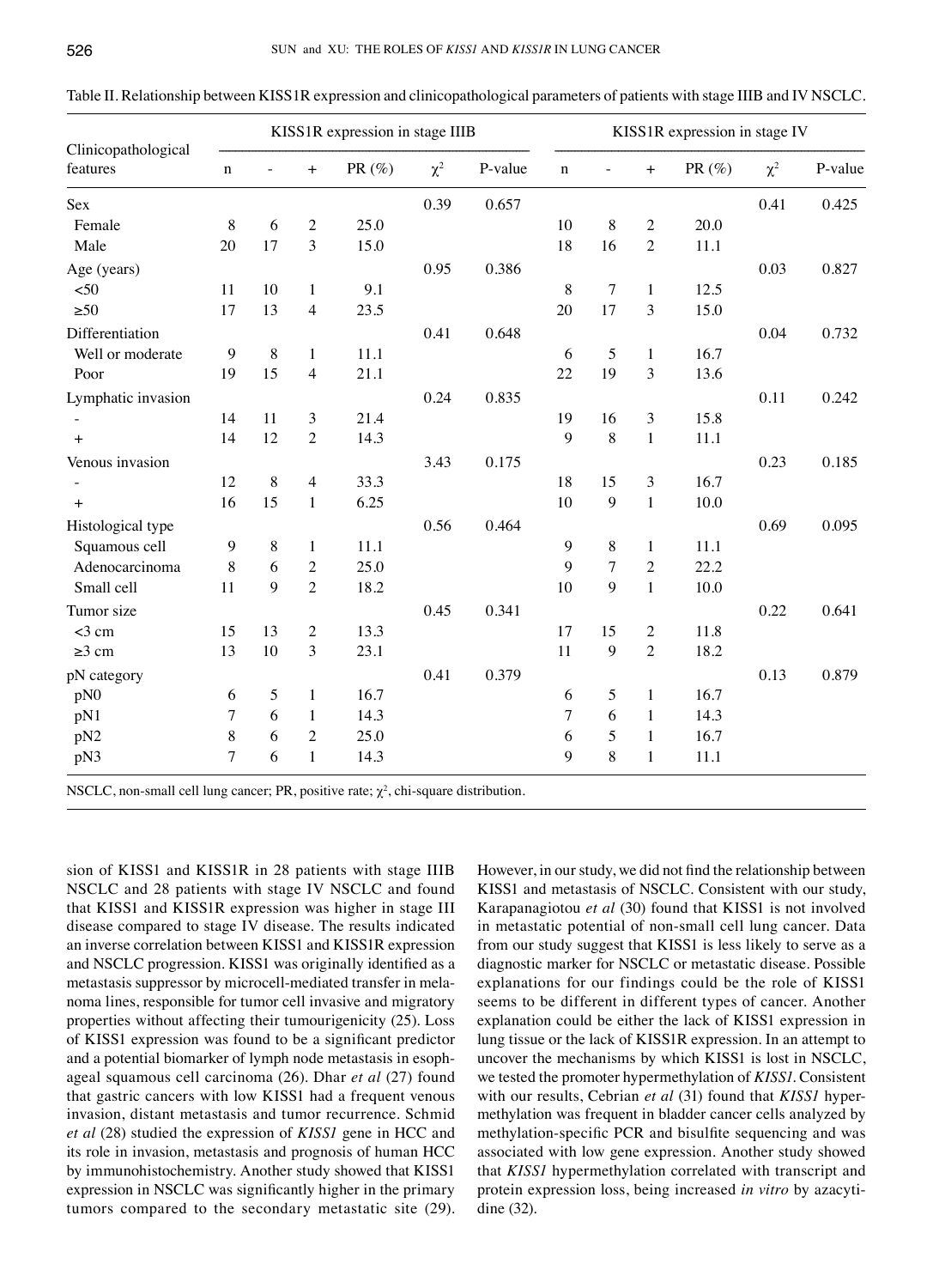

Figure 4. Immunohistochemical staining for KISS1 and KISS1R protein in specimens. The nuclei were counterstained with hematoxylin. N, normal; C, cancer; NC, negative control.



Figure 5. KISS1 or KISS1R protein and prognosis of the patients with NSCLC. Kaplan-Meier curve survival analysis indicating that tumors without (A) KISS1 or (B) KISS1R expression had poorer disease specific survival than those with KISS1 or KISS1R expression.

KISS1R is a G protein-coupled receptor with a common structure of seven transmembrane  $\alpha$ -helices (33). The binding of KISS1 results in conformation of KISS1R, which leads to signalling via G-proteins and downstream effectors to prevent invasion and metastasis (17,34). Martin *et al* (10) found that GPR54 expression increased in the invasive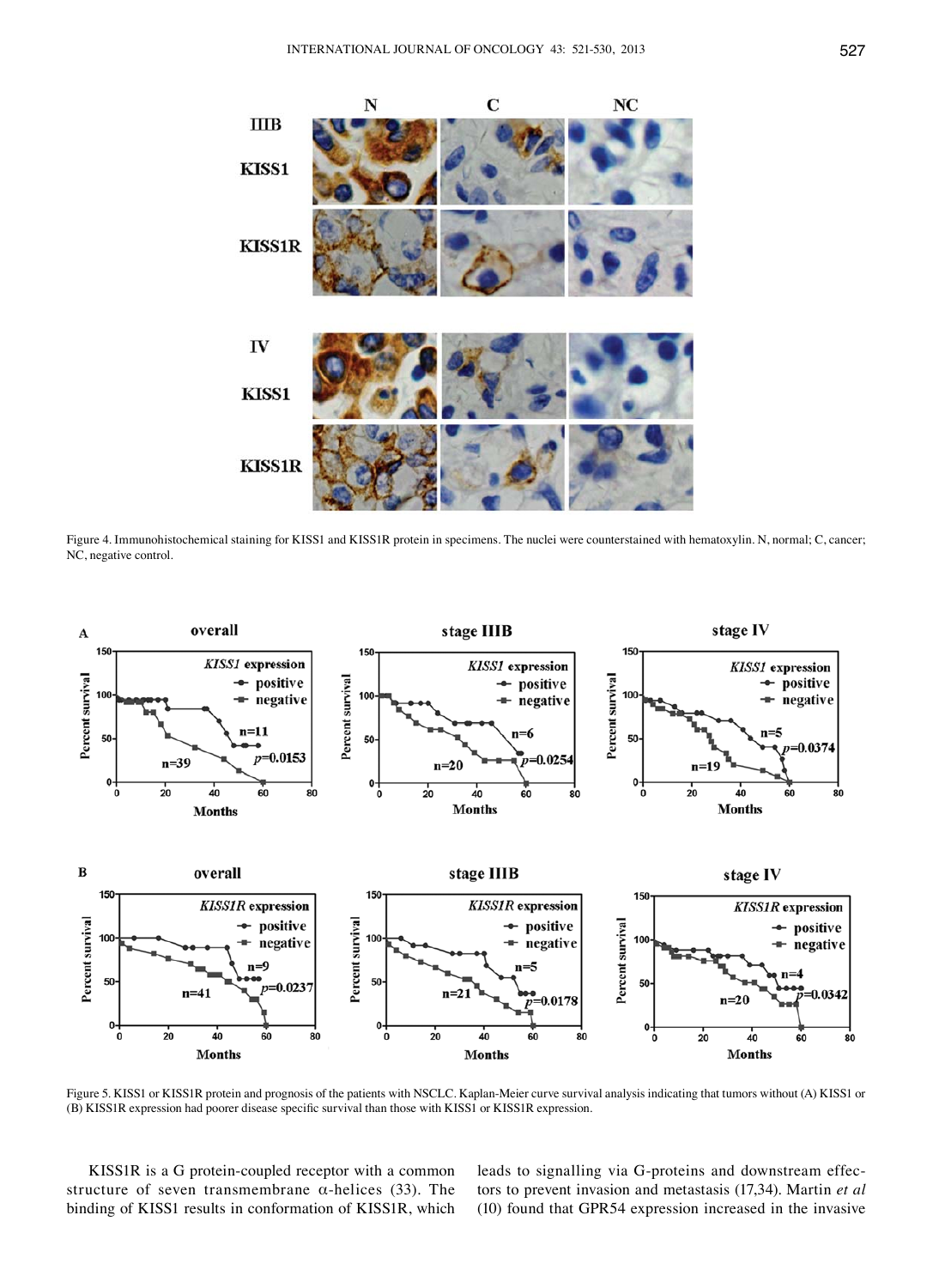|                                   | KISS1 expression in stage IIIB       |         | KISS1 expression in stage IV         |         |  |
|-----------------------------------|--------------------------------------|---------|--------------------------------------|---------|--|
| Clinicopathological<br>parameters | Relative risk<br>$(95\% \text{ CI})$ | P-value | Relative risk<br>$(95\% \text{ CI})$ | P-value |  |
| Sex (male)                        | $0.683$ $(0.45-1.05)$                | 0.224   | $0.498$ $(0.33-0.77)$                | 0.407   |  |
| Age $(>50$ years)                 | $0.727(0.48-1.12)$                   | 0.231   | $0.712(0.47-1.10)$                   | 0.236   |  |
| <b>Differentiation</b>            | $0.654(0.43-1.01)$                   | 0.342   | $0.622$ $(0.41-0.96)$                | 0.325   |  |
| Lymphatic invasion                | $0.715(0.47-1.10)$                   | 0.267   | $0.643$ $(0.42-0.99)$                | 0.281   |  |
| Venous invasion                   | $0.592(0.39-0.91)$                   | 0.453   | $0.518$ $(0.34-0.80)$                | 0.463   |  |
| Lymph node metastasis             | $0.788$ $(0.52-1.21)$                | 0.231   | $0.678$ $(0.44-1.05)$                | 0.354   |  |
| Tumor size $(\geq 3$ cm)          | $0.573$ $(0.37-0.88)$                | 0.463   | $0.624$ $(0.41-0.96)$                | 0.442   |  |
| KISS1 expression $(+ to +++)$     | $0.894(0.58-0.38)$                   | 0.045   | $1.122(0.73-1.73)$                   | 0.038   |  |
| KISS1R expression $(+ to +++)$    | $0.921(0.60-1.42)$                   | 0.037   | 1.352 (0.88-2.09)                    | 0.023   |  |
| CI, confidence interval.          |                                      |         |                                      |         |  |

| Table III. Multivariate analysis of clinical variables for stage IIIB and IV NSCLC. |  |
|-------------------------------------------------------------------------------------|--|
|-------------------------------------------------------------------------------------|--|

Table IV. Comparison of the NSCLC patients with positive for metastin, and those negative, by using ELISA.

| Clinicopathological<br>features | Positive<br>for metastin<br>$(n=11)$ | Negative<br>for metastin<br>$(n=45)$ | P-value |
|---------------------------------|--------------------------------------|--------------------------------------|---------|
| Age (years)                     | $60.3 \pm 6.7$                       | $58.2 \pm 6.2$                       | 0.467   |
| Sex                             |                                      |                                      | 0.432   |
| Female                          | $\overline{4}$                       | 14                                   |         |
| Male                            | 7                                    | 31                                   |         |
| Differentiation                 |                                      |                                      | 0.162   |
| Well or moderate                | 5                                    | 10                                   |         |
| Poor                            | 6                                    | 35                                   |         |
| Lymphatic invasion              |                                      |                                      | 0.321   |
|                                 | 6                                    | 27                                   |         |
| $+$                             | 5                                    | 18                                   |         |
| Venous invasion                 |                                      |                                      | 0.154   |
|                                 | $\overline{2}$                       | 28                                   |         |
| $+$                             | $\overline{9}$                       | 17                                   |         |
| Histological type               |                                      |                                      | 0.752   |
| Squamous cell                   | 3                                    | 15                                   |         |
| Adenocarcinoma                  | $\overline{4}$                       | 13                                   |         |
| Small cell                      | $\overline{4}$                       | 17                                   |         |
| Tumor size                      |                                      |                                      | 0.534   |
| $<$ 3 cm                        | 4                                    | 28                                   |         |
| $\geq$ 3 cm                     | 7                                    | 17                                   |         |
| pN category                     |                                      |                                      | 0.576   |
| pN0                             | $\overline{c}$                       | 10                                   |         |
| pN1                             | $\mathbf{1}$                         | 13                                   |         |
| pN <sub>2</sub>                 | $\overline{4}$                       | 10                                   |         |
| pN3                             | $\overline{4}$                       | 12                                   |         |
| Stage                           |                                      |                                      | 0.034   |
| <b>IIIB</b>                     | 9                                    | 19                                   |         |
| IV                              | $\overline{c}$                       | 26                                   |         |



Figure 6. Plasma metastin levels were detected by using ELISA. There was a significant difference between the patients with stage IIIB NSCLC and the patients with stage IV NSCLC (P<0.05).

ductal tumor. Higher levels of GPR54 mRNA were observed in the moderately differentiated tumors compared to the poorly differentiated high-grade cancers (35).Consistent with previous studies, we confirmed that the KISS1R was lower in low stage of NSCLC (IIIB) compared to advanced stage (IV). Another study conducted by Zajac *et al* (36) suggested that KISS1/GPR54 signaling is pro-migratory and invasive in breast cancer cells. However, in our study, we did not find the relationship between KISS1R expression and metastasis of NSCLC. Most studies have shown that the KISS1/GPR54 system is negatively correlated with tumor progression. The prognostic relevance of KISS1 and GPR54 has been investigated in some solid tumors (9-17). We also confirmed the KISS1 or KISS1R expression was closely correlated with the favorable prognosis of patients with NSCLC.

The bioactive sequence of the KISS-1 gene product metastin is the C-terminal 10 amino acids (37). Metastin was initially purified from human placenta (17). An enormous increase in circulating metastin levels has been detected during pregnancy (38). No statistically significant difference in circulating metastin levels was observed between healthy volunteers and patients with resectable pancreatic cancer (39). Data from Karapanagiotou *et al* study suggested that metastin is less likely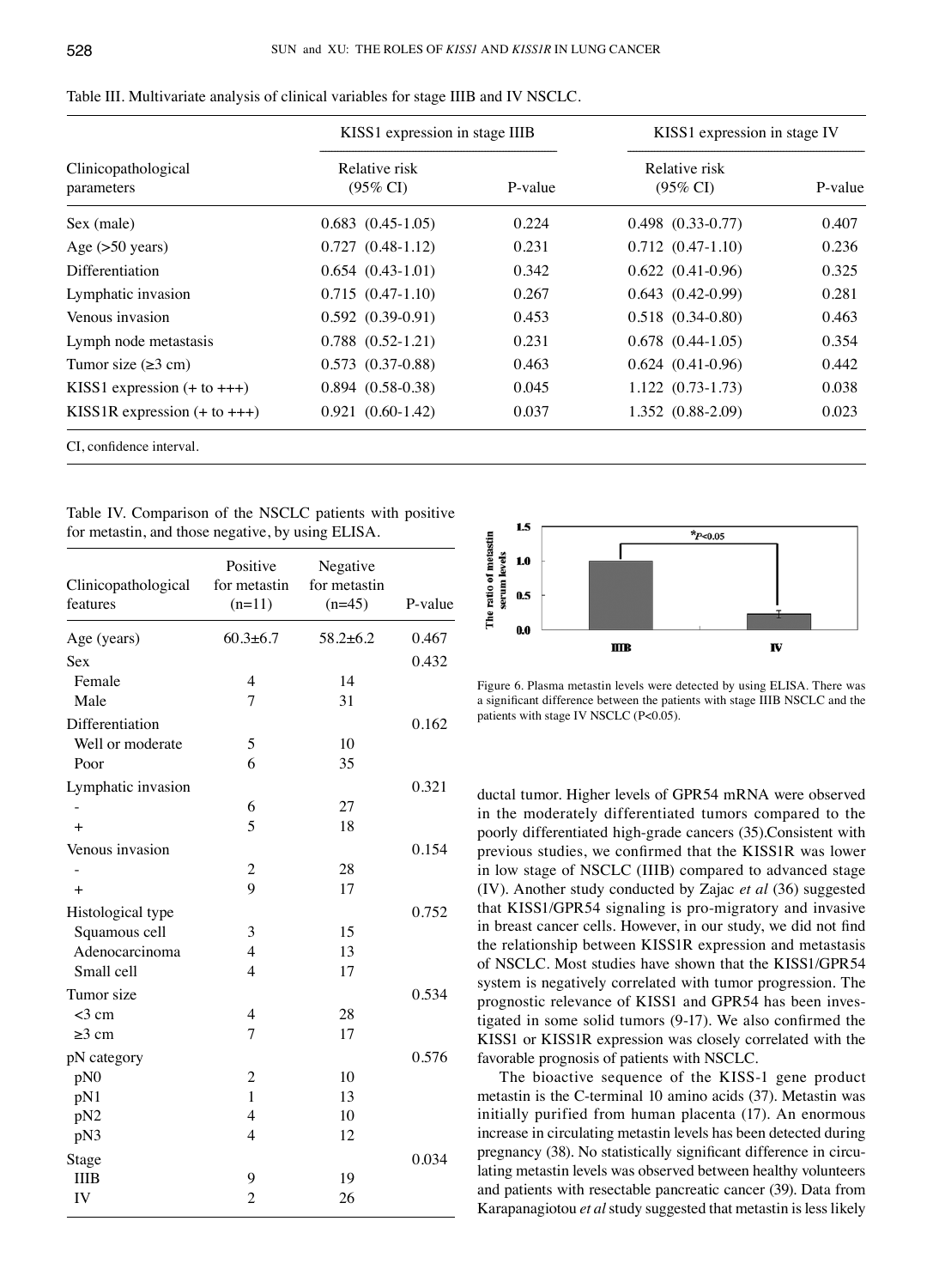

Figure 7. The assessment of NSCLC stage IIIB and IV tissue by flowcytometry. (A) Apoptotic ratio of NSCLC stage IIIB and IV cells was determined from Annexin V/PI double-staining assays. (B) Propidium iodide staining showed changes in the cell cycle. The histogram shows the results have statistical significance  $(P<0.05)$ .

to serve as a diagnostic marker for NSCLC or metastatic disease (30). However, in our study, we confirmed the plasma metastin levels of the patients with stage IIIB NSCLC were significantly higher than that of patients with stage IV NSCLC. The possible explanation for the difference between Karapanagiotou *et al* results (30) and ours could be that the subjects derived from different ethnic groups. In our future studies, we will further investigate this problem.

We confirmed cells collected from stage IIIB tumor had higher apoptotic ratio than the ones from stage IV tumor specimens. In addition, we also found the KISS1/GPR54 system could induce  $G_1$  arrest in lung cancer cells. These results indicated that the KISS1/GPR54 system may not only inhibit invasion and migration of cancer cells but also induce apoptosis and cell cycle arrest in the cells.

In conclusion, the expression of KISS1 or KISS1R was associated with better survival of patients with NSCLC. KISS1 hypermethylation was identified in cancer tissues, providing a potential mechanistic explanation for the observed loss of KISS1. Furthermore, the serum metastin level could become an independent prognostic tool for the Chinese Han people with NSCLC.